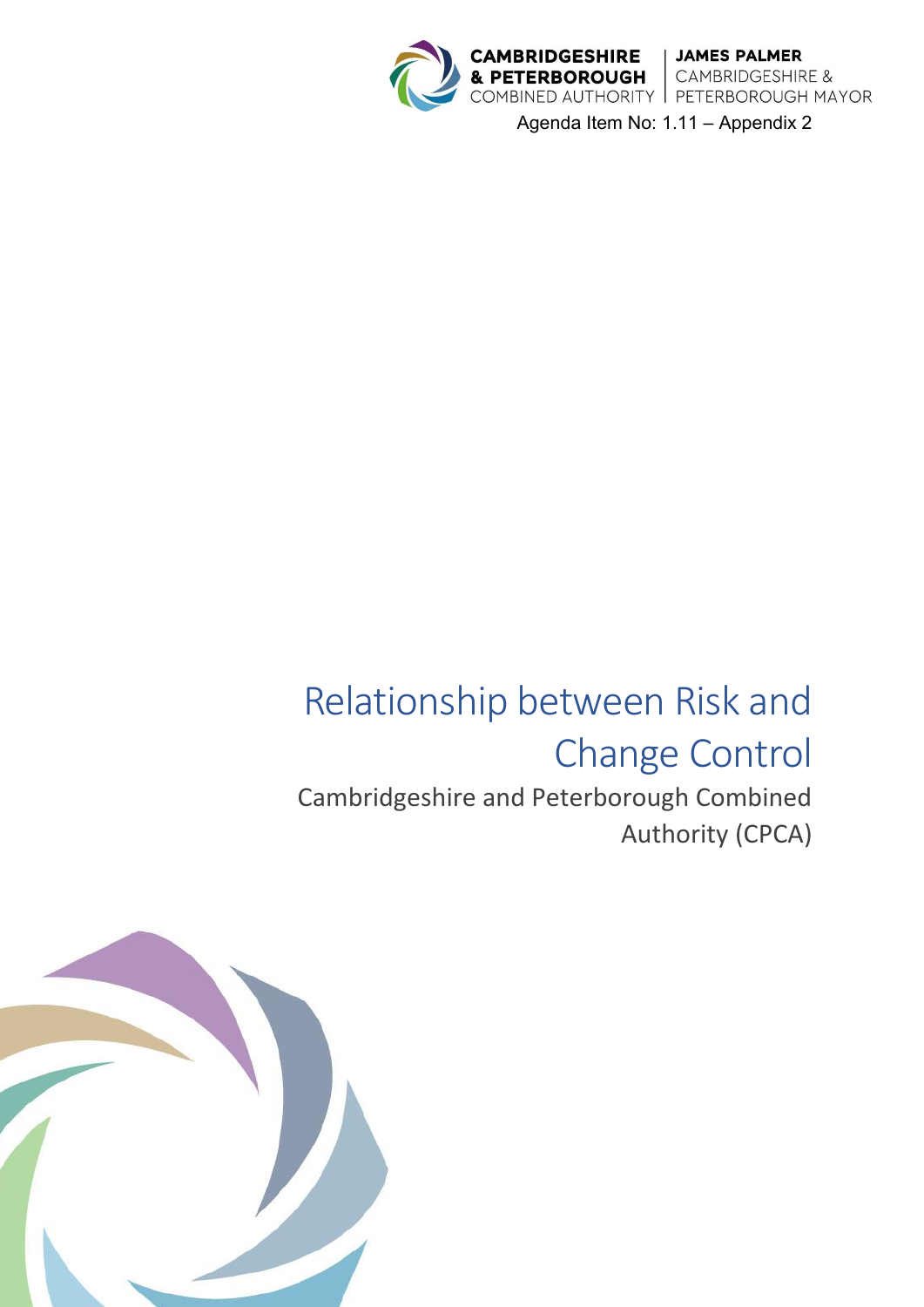# Contents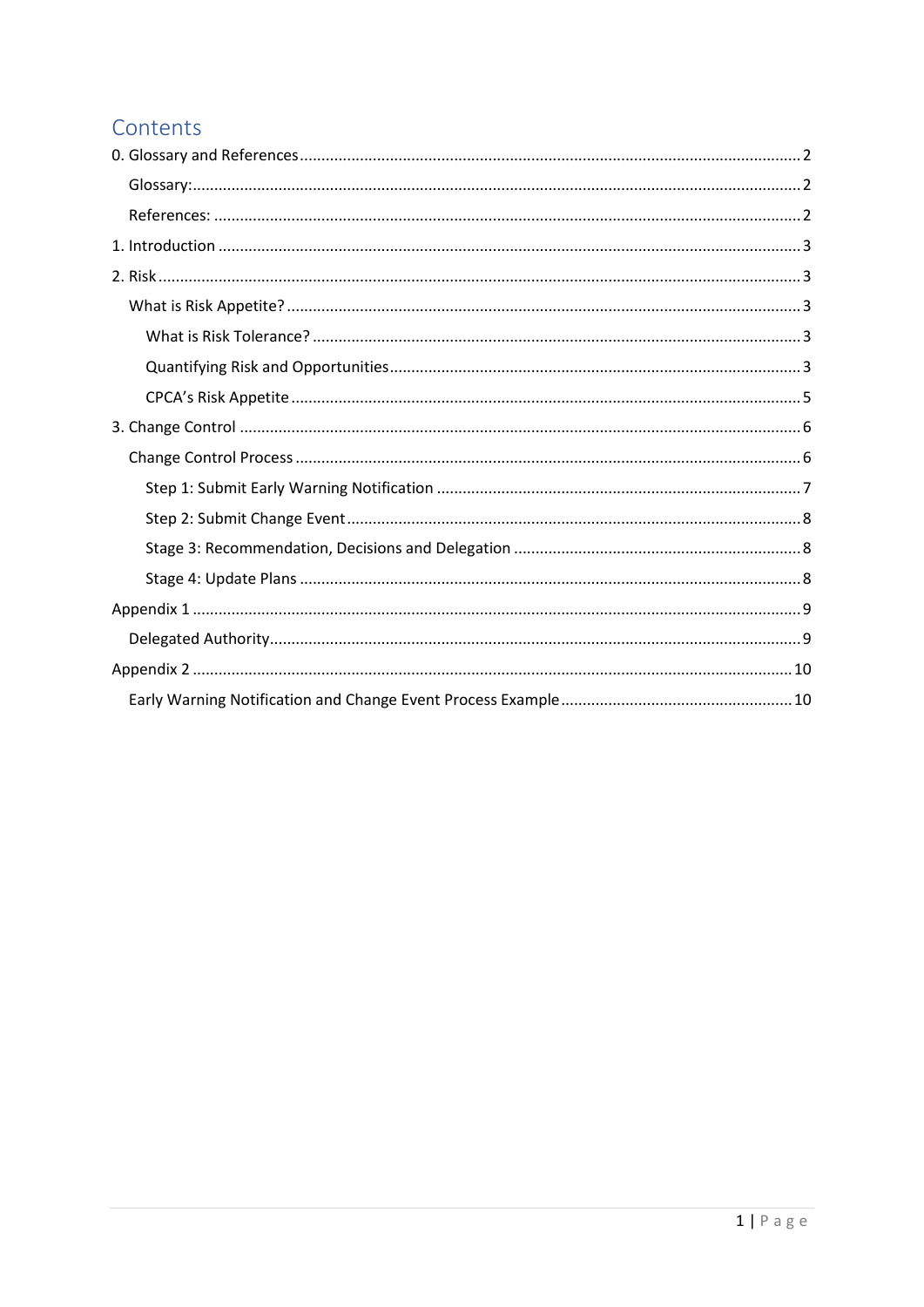# <span id="page-2-0"></span>0. Glossary and References

### <span id="page-2-1"></span>Glossary:

- CE: Change Event.
- CMT: Corporate Management Team.
- CPCA: Cambridgeshire & Peterborough Combined Authority, also known as Combined Authority.
- EWN: Early Warning Notification.
- FBC: Full Business Case.
- OBC: Outline Business Case.
- PD: Project Director.
- PID: Project Initiation Document.
- PM: Project Manager.
- PMT: Project Management Team.
- PMO: Programme Management Office.
- RAG: Red Amber Green
- SOBC: Strategic Outline Business Case.
- SRO: Senior Responsible Officer.

#### <span id="page-2-2"></span>References:

- Cambridgeshire & Peterborough Combined Authority Risk Management Strategy (January 2020)
- Cambridgeshire & Peterborough Combined Authority 10 Point Guide to Project Management (April 2020)
- Cambridgeshire & Peterborough Assurance Framework (November 2019)
- Cambridgeshire & Peterborough Combined Authority Constitution (November 2020)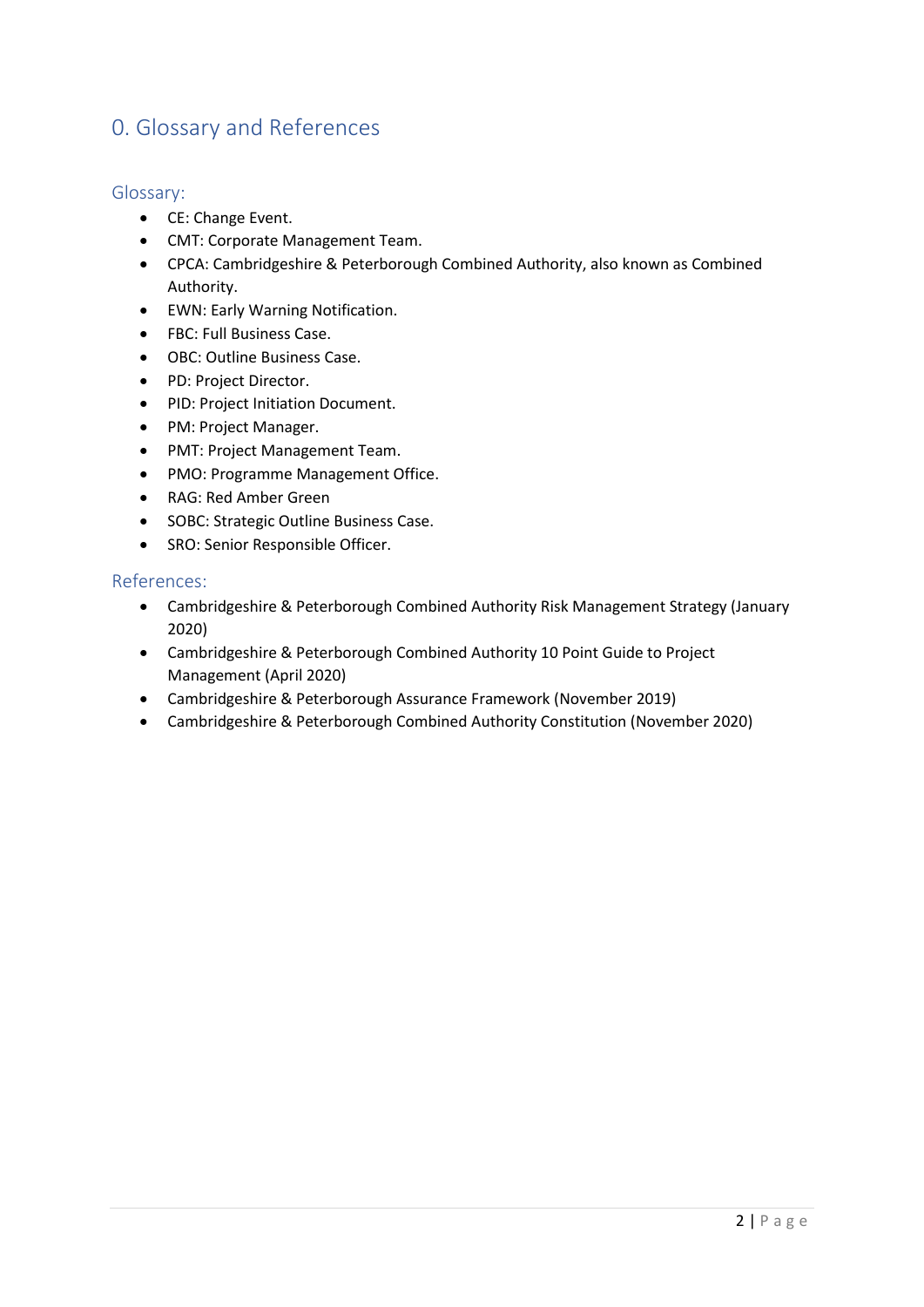# <span id="page-3-0"></span>1. Introduction

This document will outline the processes used within the Combined Authority for both Change Control and Risk Management.

Change can result in changing business requirements, reaction to unplanned events or failures, and loss of stakeholder confidence, all of which can affect the ability of the portfolio, programme and/or project to deliver its objectives. Change control is the process through which all requests to change the baseline scope of a project, programme or portfolio are captured, evaluated, and then approved, rejected, or deferred.

When good governance is in place, it is likely that the major risks and/or issues will be under control, but it is important to ensure that rigour and control processes are applied to all changes. The Change Control process therefore links closely with the Risk Management process. Risks can be seen as both positive and negative, and changes to a project, programme or portfolio can be seen as a risk or an opportunity. Many small changes can have a serious aggregated effect on the overall programme / portfolio and may go totally unnoticed.

The Risk Management Strategy defines the process on how risks are managed. They are managed by a decision to either accept, avoid, transfer, or reduce. In order to know whether to accept, avoid, transfer, or reduce a risk event, it is important to understand the relationship with Risk Appetite and Risk Tolerance.

Change Control Management is part of the governance process within a Programme Management Office (PMO), it is a project management process, and any contract variations will need to be consulted with the procurement team. Portfolios, Programmes or Projects are inherently about delivering change, but they do not work in isolation, and changes are happening to the environment they are delivering in.

# <span id="page-3-1"></span>2. Risk

The amount of risk that CPCA is willing to accept is based on the Risk Appetite.

## <span id="page-3-2"></span>What is Risk Appetite?

Risk Appetite is defined as the amount and type of risk that an organisation is prepared to seek, accept, or tolerate.

## <span id="page-3-3"></span>What is Risk Tolerance?

Risk Tolerance is an organisation's readiness to bear the risk or opportunity, after treatments are established, in order to achieve its objectives.

In order to know the type of risk CPCA is prepared to seek, accept, and tolerate, the CPCA Risk Management Strategy must be referred to. This defines how risks are identified, how they are processed and how they are mitigated. But how does CPCA quantify risk and opportunities?

## <span id="page-3-4"></span>Quantifying Risk and Opportunities

As part of the CPCA Risk Management Strategy each risk is identified and assessed against its likelihood and impact (qualitive assessment) and defined against a 1-5 scoring matrix. Every risk and/or opportunity for each project, programme or portfolio is recorded within the Risk and Opportunity Register, which are included as Appendix 3 and 4 of the CPCA Risk Management Strategy.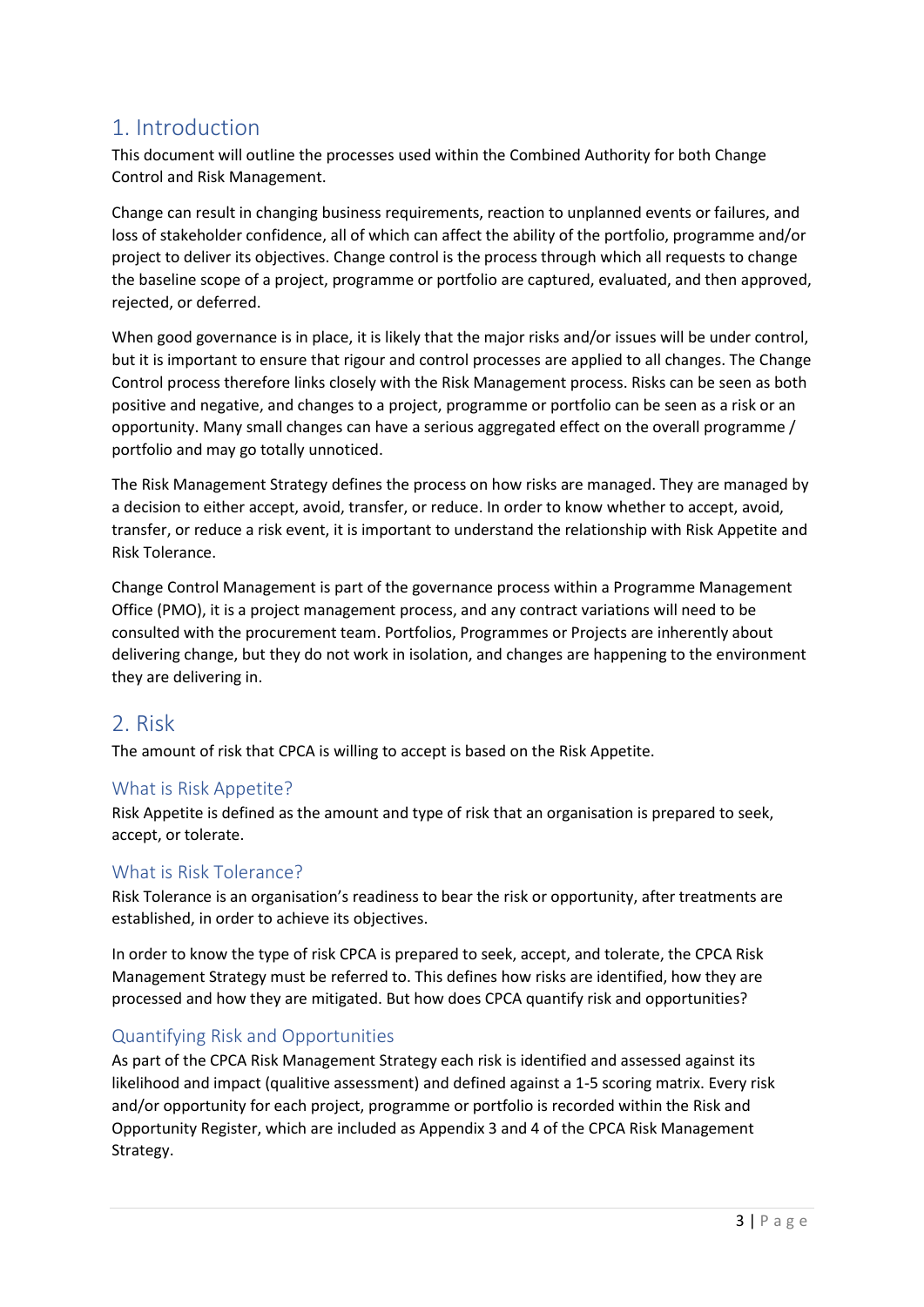In addition, risks are now to be assessed against a quantitative assessment, as well as qualitive. A new risk and opportunity register has been issued to the organisation, to include this amendment.

New Risk and Opportunity Register can be found [Here](https://cambridgeshirepeterborough.sharepoint.com/:x:/r/sites/CPCATeamSite/Shared%20Documents/Portfolio%20Workstreams/Risk%20Management/Risk/Change%20Control/Risk%20and%20Opportunity%20Log.xlsx?d=w0bcc0fb52ec14b688611c9263da495c2&csf=1&web=1&e=6HZGKL)

Within this new register, each risk and opportunity are first given an inherent RAG (Red Amber Green) rating. This represents the current risk level, taking into consideration the existing set of action, rather than a hypothetical notion of an absence of controls. The risk is then further scored for its residual RAG rating, which is the risk level that would remain after additional controls are applied.

*For example, a new risk could have a likelihood score 4 and an impact score of 5, which is an overall inherent score 20 and a Red RAG rating. But following mitigation controls, the likelihood of the risk happening is reduced to 2, and the impact will reduce to 3. The overall residual score would therefore reduce to 6 and an Amber RAG rating.*

These controls/actions are called Risk Treatments, which define the mitigation of the risk.

The CPCA Risk Management Strategy defines these treatments as:

Risk:

- **Accept**  Here we accept the risk and take no proactive action other than putting monitoring processes in place to make sure that the potential for damage does not change. Once the risk is accepted, it is generally necessary to provide for some form of contingency to provide funds / time to accommodate the risk should it happen (despite its lower likelihood / impact).
- **Avoid**  The only real way to avoid a risk is to change the project scope or approach what we do or the way we do it.
- **Transfer** We seek to move the risk from our risk register onto someone else's risk register. We seek to transfer the potential for harm to another. Usually through an insurance policy or a contract.
- **Reduce**  Either the likelihood or impact.

Opportunity:

- **Reject**  Choose not to take the advantage of the opportunity, possibly because it is worth too little or requires too much work to capitalise on.
- **Enhance**  Take proactive steps to try and enhance the probability of the opportunity being able to be exploited.
- **Exploit**  This involves changing the scope of the project /programme to encompass some aspect that was not previously discussed that will achieve some extra benefit.
- **Share –** Seek partners with whom can actively capitalise on the circumstances such as a Joint Venture.

This is a qualitative assessment of the risk and opportunity and uses the existing likelihood and impact definitions and matrix found within the CPCA Risk Management Strategy.

After the qualitative assessment of each risk and opportunity has been complete, they are quantified against an approximate financial value, where applicable. Not all risks and opportunities can be monetised. All significant risks – such as timing, reputational impact, or changes to planned outcomes, nevertheless need to be considered.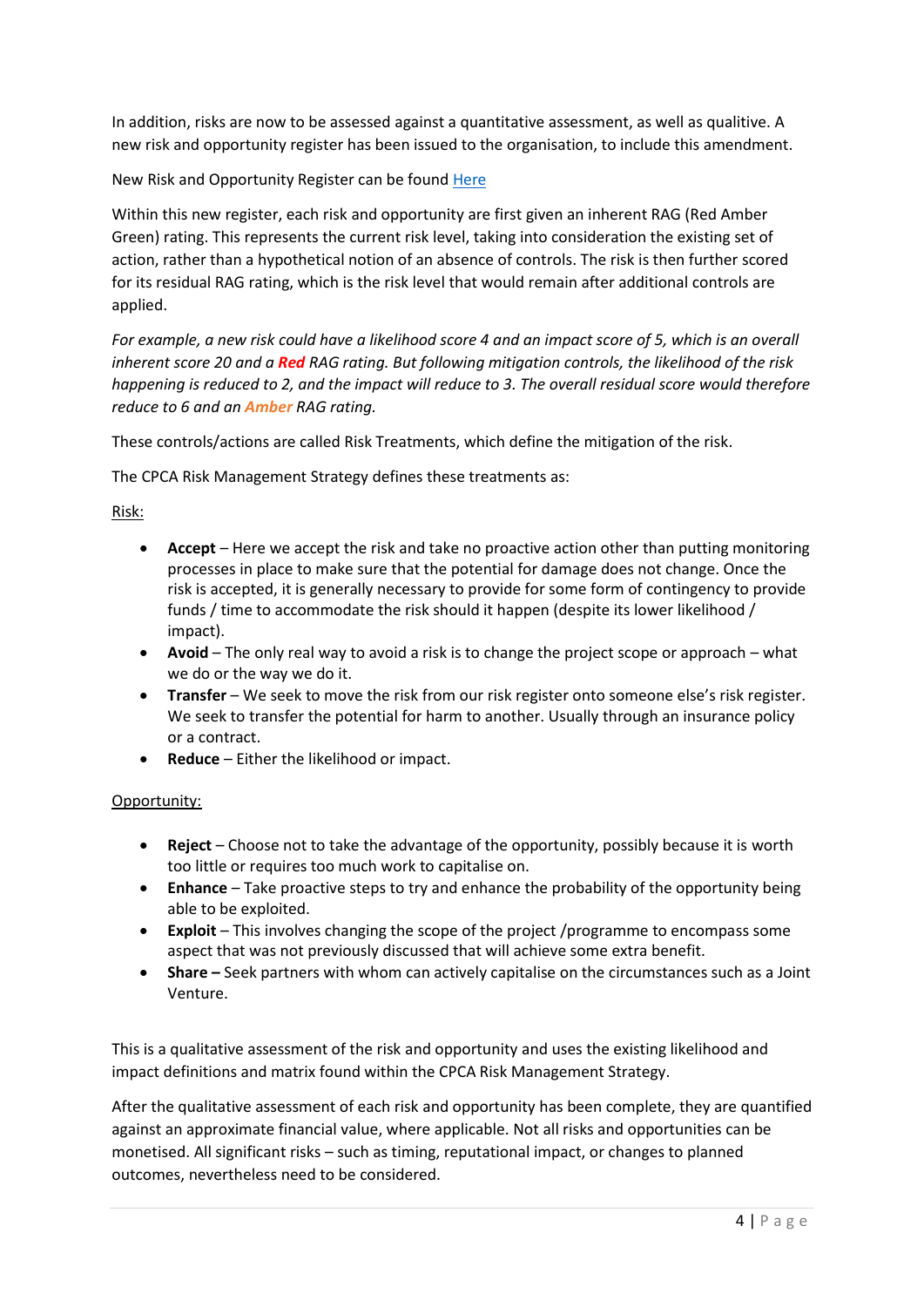*For example, a risk relating to additional planning application would require a financial value whereas a risk around a consultation event potentially receiving bad publicity would not.* 

The risk owner is responsible, where appropriate, for providing an approximate financial value of each risk, but may consult the project team, supplier, or any other relevant person to help quantify.

As each monetised risk is quantified throughout the lifetime of the project, the approximate financial implication of the project is calculated and may change. The amount of monetised risk that CPCA is willing to accept is based on the Risk Appetite and Risk Tolerance.

# <span id="page-5-0"></span>CPCA's Risk Appetite

The CPCA has allocated a level of monetised Risk Appetite as a percentage of the financial cost. This is based on the overall financial cost of the project. Where the Green Book process of preparing successive business case stages in followed, the risk appetite should reduce the closer to delivery the project advances.

| <b>Business Case Stage</b>             | % Level of Appetite |
|----------------------------------------|---------------------|
| Feasibility                            | 40%                 |
| Strategic Outline Business Case (SOBC) | 30%                 |
| <b>Outline Business Case (OBC)</b>     | 20%                 |
| <b>Full Business Case (FBC)</b>        | 10%                 |
| Construction / Delivery                | 10%                 |

#### *Table 1: CPCA Risk Appetite for HM Treasury's Five Business Case Model only:*

This percentage level of appetite is based on the total financial cost of the business case.

The CPCA Assurance Framework requires Business Cases to be developed in line with HM Treasury's Five Case Model. HM Treasury guidance sets out a three stage Business Case process: The Strategic Outline Business Case (SOBC), the Outline Business Case (OBC) and the Full Business Case (FBC). More detail can be found in the CPCA's 10-Point Guide to Project Management.

At each stage, the documents become more detailed as the project prepares to enter delivery and therefore, the risk appetite changes. This is a result of a more detailed understanding of the project and requirements of its delivery.

*For example, a project at feasibility stage has an approximate overall cost between £1 - £1.2m. Due to the level of uncertainty, the CPCA allows a 40% risk appetite, meaning the approximate overall cost of the project can lie between £1.4 - £1.68m. As the project goes through the HM Treasury Five Case model process, the overall cost of the project becomes clearer and the risk appetite should reduce appropriately. By the time this reaches construction phase, the risk appetite will reduce to 10%.* 

**If** the project does not follow the successive business case process, then the Risk Appetite is based on the overall cost of the project. This is defined below: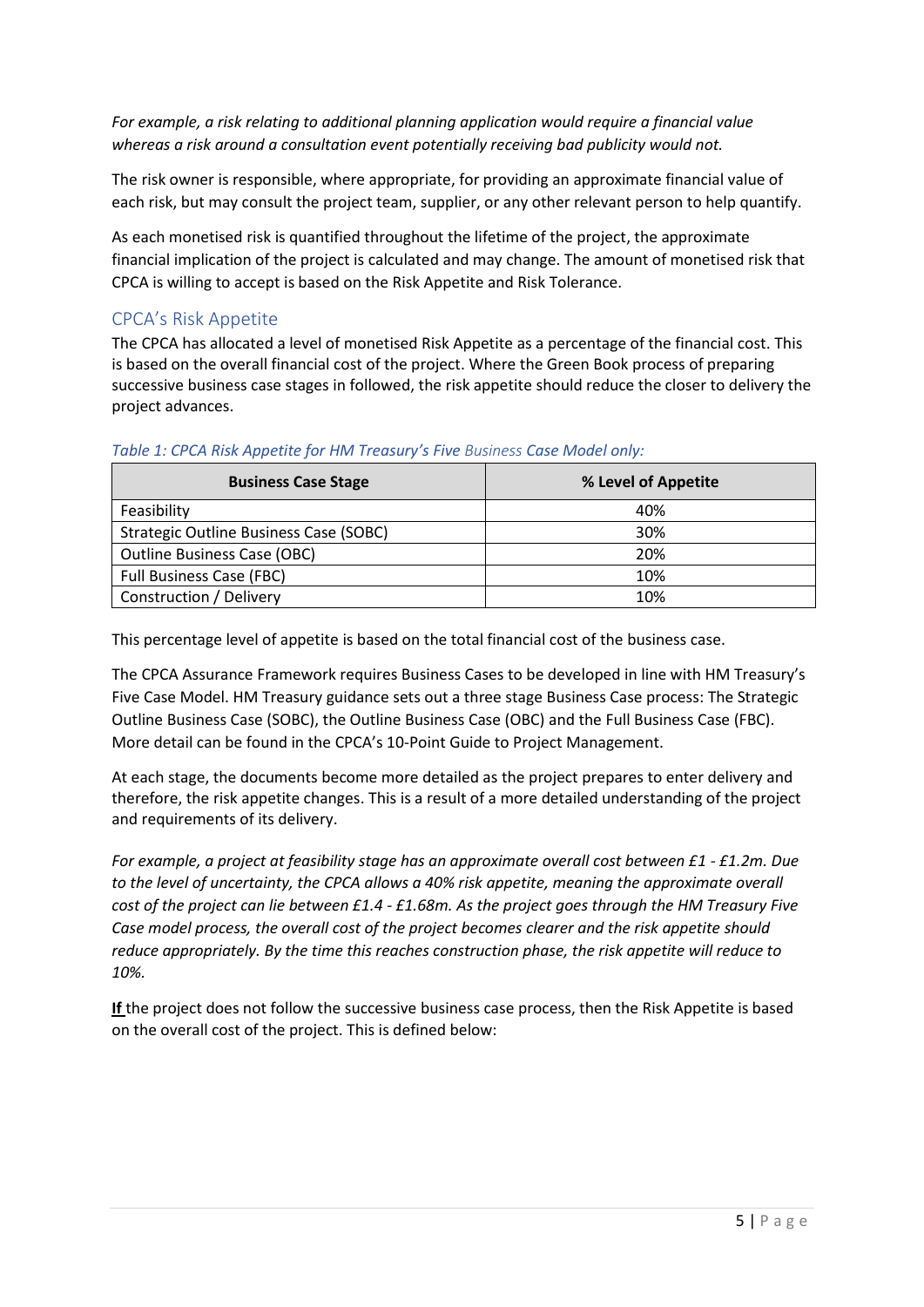#### *Table 2: CPCA Risk Appetite for Project Cost only:*

| <b>Total Project Cost</b> | % Level of Appetite |
|---------------------------|---------------------|
| Anything over £500,000k   | 30%                 |
| £250k to £500k            | 20%                 |
| £100k to £249k            | 10%                 |
| $f0 - f99k$               | 10%                 |

*For example, a project within housing with a total cost of £500,000 will have a risk appetite of 30%. The Risk Appetite for that particular business case is therefore £150,000. The approved project cost would be £650,000.* 

This simpler approach should also be used in allowing for risk in the budget for developing a business case itself, although in that case the percentage allowances should be 10/5/0/0%.

<span id="page-6-0"></span>Unmonetised risks cannot be budgeted for in this way.

# 3. Change Control

A change is something that will affect any of the key baselines associated with a project – the time, cost, quality, risk exposure or benefits case. Some changes may be welcome whilst some not. Either way all change needs to be proactively managed.

Change can happen due to a number of reasons:

- External influences; for example, a change of government or organisational strategies.
- Contractual changes generated by clients / subcontractors / suppliers or other stakeholders.
- A new and innovative technique or process, apparent after the original baselines have been agreed.
- Efficiencies of process and change associated with getting things done more efficiently / lower cost that have emerged.
- Changes to the benefit model; perhaps doing a little more may have a huge return.
- Evolving designs and emergence of new information.

In traditional development models where scope is defined early in the life cycle, it is essential that changes to baselined scope are controlled. A rigorous change control process must be established and maintained on all projects, programmes, and portfolios. The purpose of this is to make sure that baselines are secured and only changed with appropriate controls, checks, agreements, and communications. As time progresses, the ability to have an impact on the direction of a project diminishes. Similarly, as time goes by, the cost of any changes will rise. The cost needs to be considered and understood and any change to these parameters may call into question the viability of the project as whole.

## <span id="page-6-1"></span>Change Control Process

Within CPCA, we follow the change control process below.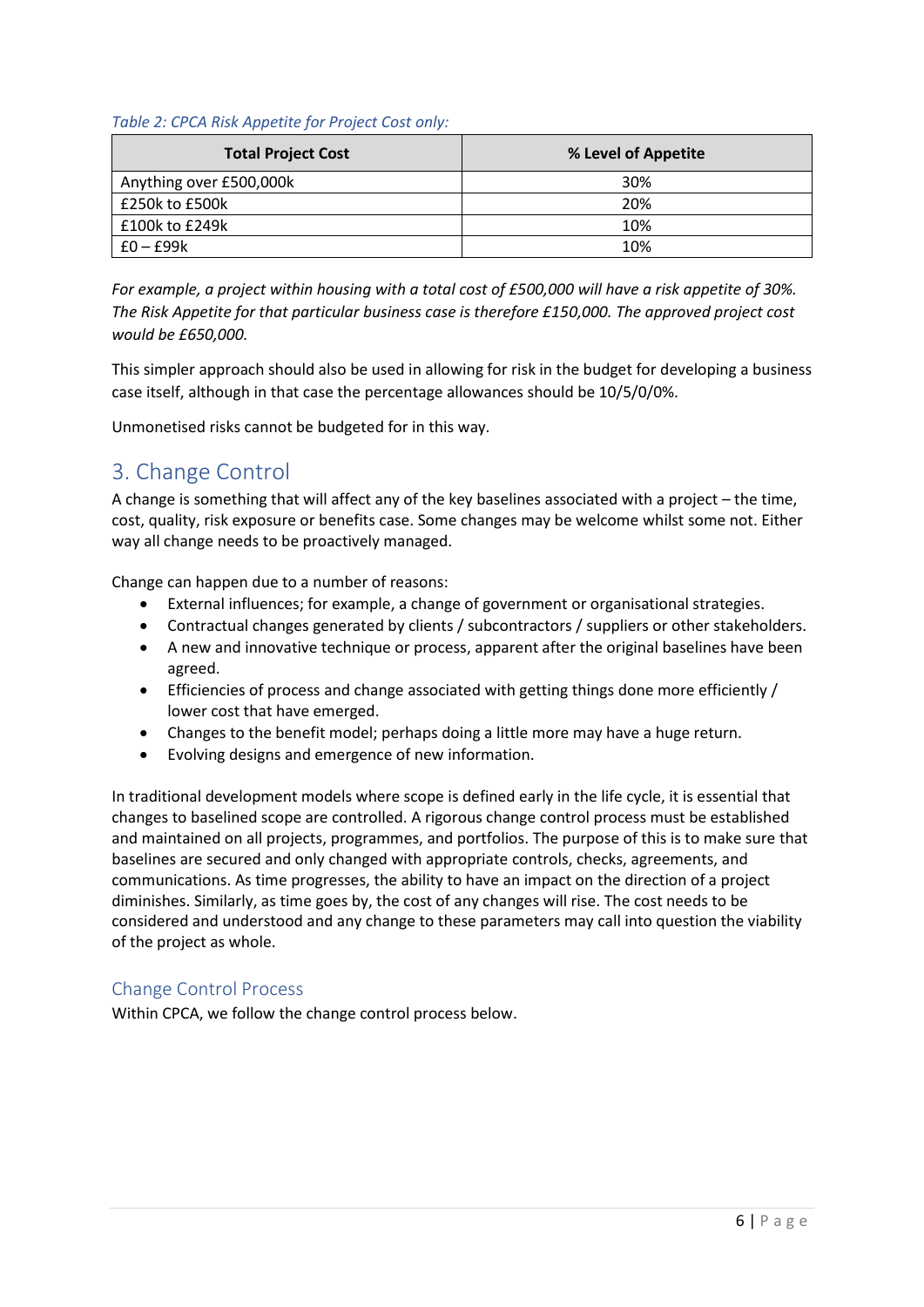#### *Diagram 1: Standard Change Control Process*



### **This process is shown by example in Appendix 2.**

A change request can only be submitted by the CPCA Programme/Project Manager.

All Early Warning Notifications and Change Events should be saved on the Early Warning and Change Event Log found [here.](https://cambridgeshirepeterborough.sharepoint.com/:x:/r/sites/CPCATeamSite/Shared%20Documents/Portfolio%20Workstreams/Risk%20Management/Risk/Change%20Control/Early%20Warning%20and%20Change%20Event%20Log%20v1.xlsx?d=wbc0e56fd66cf4f959fd5997c10ad6f30&csf=1&web=1&e=8qKcRe) An Early Warning and Change Event Log should be set up for every project.

### <span id="page-7-0"></span>Step 1: Submit Early Warning Notification

An Early Warning Notification (EWN) is the first notice that a project manager must submit to notify the project director or board of any potential change which could affect the cost, completion progress or quality of the project.

#### The EWN form can be found [here](https://cambridgeshirepeterborough.sharepoint.com/:x:/r/sites/CPCATeamSite/Shared%20Documents/Portfolio%20Workstreams/Risk%20Management/Risk/Change%20Control/EWN%20Template.xlsx?d=wf7405c09bb4f4e3fb8c89c494ab3236b&csf=1&web=1&e=DtCit8)

When the EWN form has been completed, it is recorded on the Early Warning Notification and Change Event Log, given a reference number, and must be formally signed off by the Project Director (PD) and/or agreed by the Project Board where there is one. This sign off should happened within a week of receiving the EWN. Whether the EWN is accepted or declined by the project director, it will stay on the Early Warning Notification and Change Event Log.

The EWN will also refer to a Risk Identification number as part of the Risk Management Process.

The Early Warning and Change Event Log records all submitted EWNs and Change Events (CE). The purpose of the log is to provide a method of change and a means of notification to change the scope, cost, programme, outputs, and deliverables. It also provides a means of escalation of project risks and or issues that require a notification.

The monitoring and quality checking of the Early Warning Notification and Change Event Log will be facilitated by the PMO team.

The EWN is supplementary and will provide supporting information for any future Change Events. The EWN advises the project team that a change may happen, and that additional mitigation might need to be put in place to stop the change from happening. Just because an EWN has been submitted, does not mean that a change event will be submitted at a later date. The EWN will also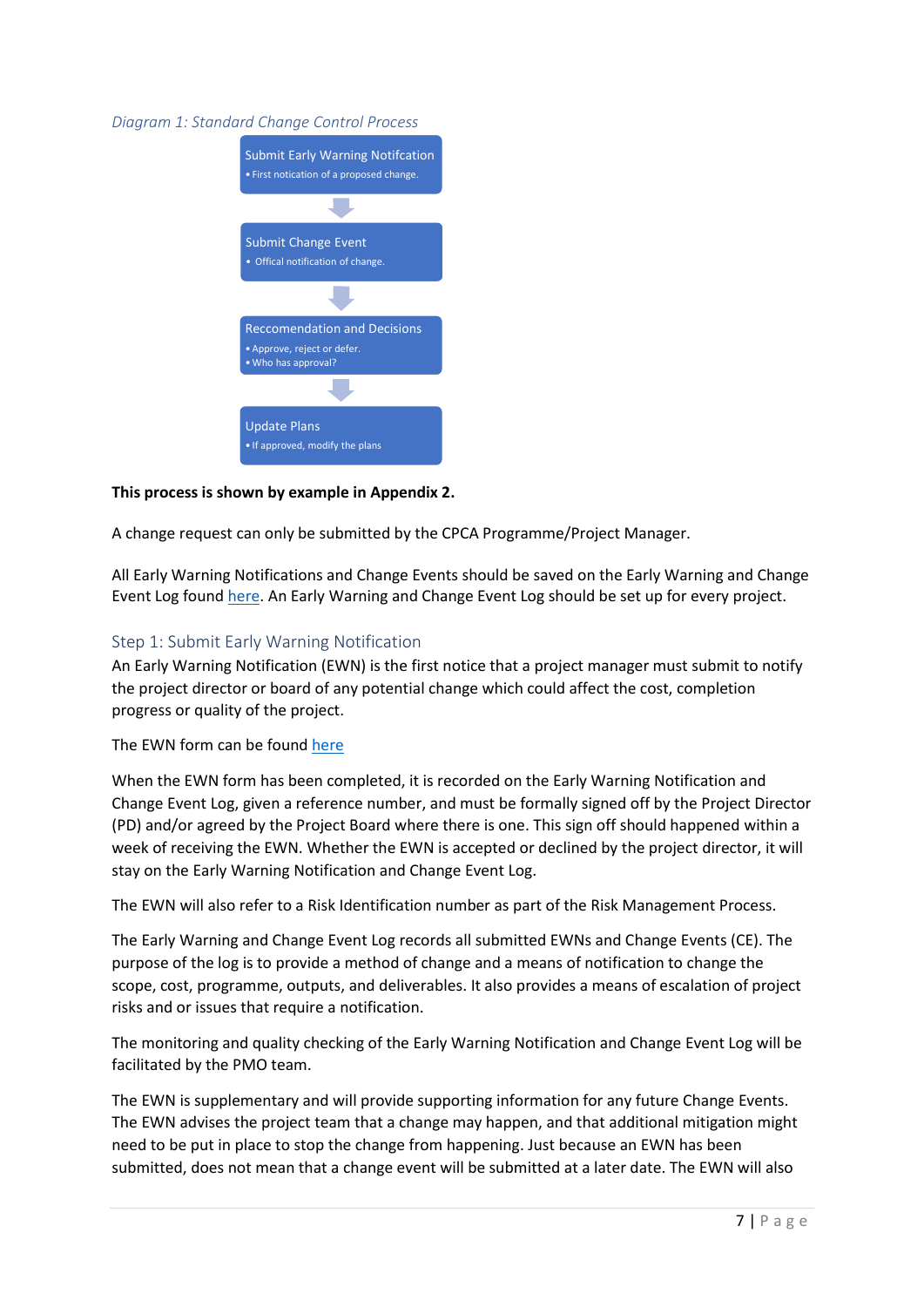give an approximation on the change whether that is the approximate number of days or the approximate financial implication.

For example, an EWN has been issued to notify of a delay in time (approximately 5 days) for modelling work. If this does happen, it will also result in additional funds (approximate financial implication). If the modelling delay is resolved, then a change event will not need to be submitted.

There are no definitive timescales as to when a change request is submitted.

### <span id="page-8-0"></span>Step 2: Submit Change Event

The project manager who requests a change must then provide relevant information on the nature of the change. The request is entered into a change event form.

The CE form can be found [here](https://cambridgeshirepeterborough.sharepoint.com/:x:/r/sites/CPCATeamSite/Shared%20Documents/Portfolio%20Workstreams/Risk%20Management/Risk/Change%20Control/CE%20Template.xlsx?d=w333002f47a724b0dba157823e359dc00&csf=1&web=1&e=loWsfa)

Once the CE has been completed, it is also recorded on the Early Warning and Change Event Log.

It is then formally submitted to the project director and/or project board. The CE is then given a reference number. If there are any EWNs that provide supporting evidence for the change, then the EWN reference number(s) is also included.

### <span id="page-8-1"></span>Stage 3: Recommendation, Decisions and Delegation

The person with the authority to approve a CE is the named Director responsible for the project, or the CPCA Project Board where one exists.

The Director for Business and Skills has delegated authority to SROs within this directorate, which is shown within **Appendix 1.** 

### <span id="page-8-2"></span>Stage 4: Update Plans

If the CE is formally accepted, the Programme/Project Manager has to introduce the change into the plan. Most of the normal planning process would already have been carried out during the feasibility stage, but now the live programme, financial reporting, and risk registers will need to be formally updated. Changes must be considered alongside the existing frameworks of product description and specifications; this is outlined with the Project Identification Document (PID) as per the CPCA 10 Point Guide for Project Management. If the change requires a budget increase, that must be approved in line with the usual Combined Authority process for agreeing budget changes. These are set out in Combined Authority Constitution.

Everyone who is involved must be informed about the change.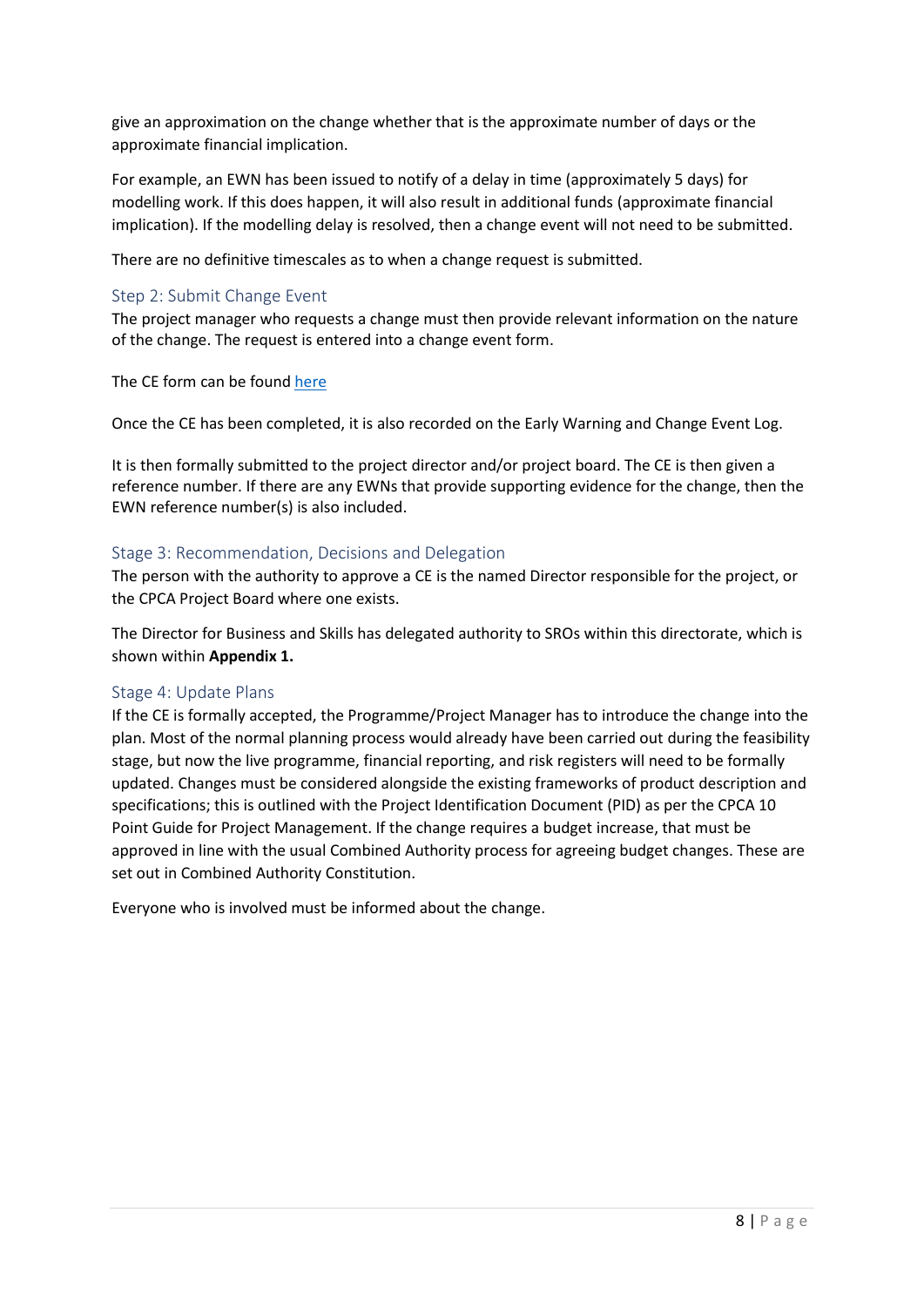# <span id="page-9-1"></span><span id="page-9-0"></span>Appendix 1 Delegated Authority

### **Business and Skills**

The following SROs have 50% delegated authority for the overall Risk appetite:

| <b>Job Title</b>                             |
|----------------------------------------------|
| SRO - Higher Education                       |
| SRO – Workforce & Skills                     |
| SRO – Adult Education                        |
| SRO - LGF Investments                        |
| SRO – Business Growth Service & Market Towns |

This is agreed as an aggregate (approval of either a single CE or multiple CEs, as long as they do not exceed the 50% Risk appetite in total).

For approvals over 50% Risk appetite, these will need to be authorised by the Director of Business and Skills.

#### **Delivery and Strategy**

Full delegated authority sits with the Director of Delivery and Strategy.

### **Housing and Development**

Full delegated authority sits with the Director of Housing and Development.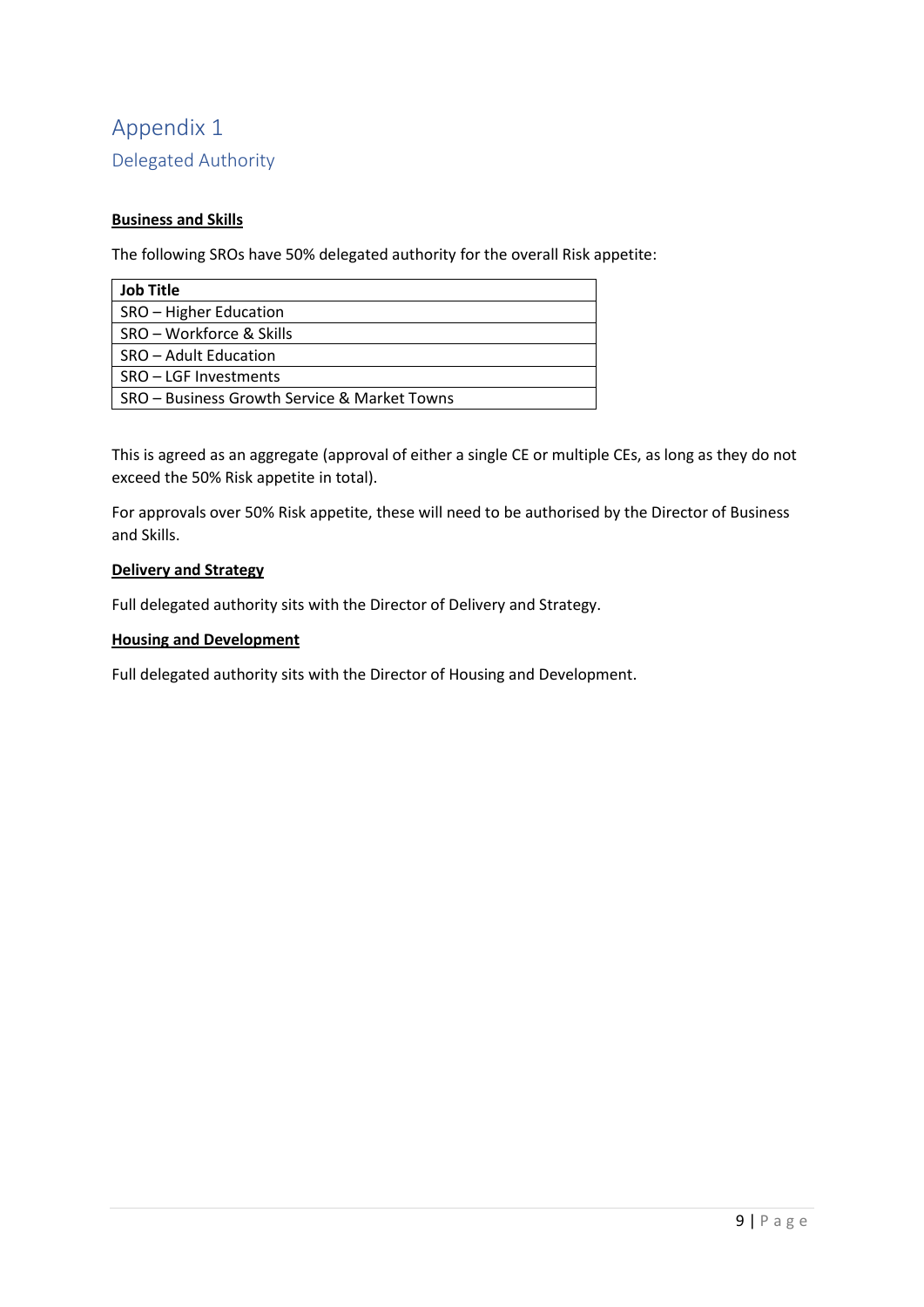# <span id="page-10-0"></span>Appendix 2

# <span id="page-10-1"></span>Early Warning Notification and Change Event Process Example

Below is a live example of how to complete an Early Warning and Change Event for your project:

#### **Step 1:** Early Warning Notification (EWN) is submitted

The EWN form is completed by the Project Manager and is added into the Early Warning Register with a number allocated:

| <b>Early Warning Notification</b>                                                                         |               |                                                        |            |  |  |  |  |  |  |  |  |  |
|-----------------------------------------------------------------------------------------------------------|---------------|--------------------------------------------------------|------------|--|--|--|--|--|--|--|--|--|
|                                                                                                           |               |                                                        |            |  |  |  |  |  |  |  |  |  |
|                                                                                                           |               | <b>Notification Date</b>                               | 10/11/2020 |  |  |  |  |  |  |  |  |  |
| <b>EARLY WARNING OF:</b>                                                                                  |               |                                                        |            |  |  |  |  |  |  |  |  |  |
| Increase in total of Price                                                                                | <b>Yes</b>    |                                                        |            |  |  |  |  |  |  |  |  |  |
| <b>Delay Completion</b>                                                                                   | <b>Yes</b>    |                                                        |            |  |  |  |  |  |  |  |  |  |
| Delay meeting a Key Date                                                                                  | <b>No</b>     | <b>EW Ref Number</b>                                   |            |  |  |  |  |  |  |  |  |  |
|                                                                                                           |               | <b>Event Date</b>                                      |            |  |  |  |  |  |  |  |  |  |
|                                                                                                           |               |                                                        | DD/MM/YYYY |  |  |  |  |  |  |  |  |  |
|                                                                                                           |               |                                                        |            |  |  |  |  |  |  |  |  |  |
| <b>Brief Description of the Event:</b> (single line only)                                                 |               |                                                        |            |  |  |  |  |  |  |  |  |  |
| Additional planning application is required if current planning application is declined                   |               |                                                        |            |  |  |  |  |  |  |  |  |  |
| Detailed Description of the Event: (be as full and descriptive as you can)                                |               |                                                        |            |  |  |  |  |  |  |  |  |  |
| Received email from planning authority regarding current planning application. They have advised that the |               |                                                        |            |  |  |  |  |  |  |  |  |  |
| planning application may require to be re-submitted due to legislation changes                            |               |                                                        |            |  |  |  |  |  |  |  |  |  |
| <b>Cause of the Event:</b>                                                                                |               |                                                        |            |  |  |  |  |  |  |  |  |  |
| Leglislation changes                                                                                      |               |                                                        |            |  |  |  |  |  |  |  |  |  |
| <b>Effects of the Event:</b>                                                                              |               |                                                        |            |  |  |  |  |  |  |  |  |  |
| Time and Cost                                                                                             |               |                                                        |            |  |  |  |  |  |  |  |  |  |
| <b>Options Considered/Mitigation Measures deployed:</b>                                                   |               |                                                        |            |  |  |  |  |  |  |  |  |  |
| Currently discussions being held with planning authority about the need for new planning application      |               |                                                        |            |  |  |  |  |  |  |  |  |  |
| Why Option chosen was selected:                                                                           |               |                                                        |            |  |  |  |  |  |  |  |  |  |
| Only option                                                                                               |               |                                                        |            |  |  |  |  |  |  |  |  |  |
| <b>Delay in Time / Delivery?</b> (highlight Business Case if applicable)                                  |               |                                                        |            |  |  |  |  |  |  |  |  |  |
|                                                                                                           |               | <b>Feasbility SOBC OBC FBC Construction / Delivery</b> |            |  |  |  |  |  |  |  |  |  |
| If a new planning application is required confirmed approx delay 3-12 weeks.                              |               |                                                        |            |  |  |  |  |  |  |  |  |  |
| <b>Issued by:</b>                                                                                         | Supplier      | Date:                                                  | 10/11/2020 |  |  |  |  |  |  |  |  |  |
| <b>Provisional Total EW Cost</b>                                                                          | 3,000.00<br>£ |                                                        |            |  |  |  |  |  |  |  |  |  |

The reference number is used to link into the risk register, which is then updated.

|       |                       |                | <b>Project / Programme Risk</b> |                                         |                  |                       | <b>Residual Score</b>              |              |                                                     |                                          |                                 |    |                                                               |                   |
|-------|-----------------------|----------------|---------------------------------|-----------------------------------------|------------------|-----------------------|------------------------------------|--------------|-----------------------------------------------------|------------------------------------------|---------------------------------|----|---------------------------------------------------------------|-------------------|
| ID No | <b>Risk or</b><br>Opp | ਾੜ⊧.<br>æ<br>ó |                                 | Cause(s) Risk Event   Effect(s)         |                  | ົ<br>۳<br>ٮ<br>÷<br>≔ | ត<br>ರ<br>مد<br><u>ت</u><br>≘<br>Ε |              | <b>Financial Risk</b><br><b>Implication</b><br>(Ek) | <b>Comments/Notes /Assumptions</b>       | <b>Risk Contingency</b><br>(Ek) |    | $E$ <sup><math>A</math></sup><br>ਰਚ<br>∸<br>÷<br>Ħ<br>ö<br>ᄱᆴ | <b>EWN</b><br>Ref |
|       |                       |                |                                 |                                         |                  |                       |                                    | <b>Total</b> | £3,000.00                                           |                                          | £2,400.00                       |    |                                                               |                   |
|       | <b>Risk</b>           |                | 01/11/2020 Regulation           | New planning<br>application<br>required | Cost and<br>Time |                       |                                    |              | £3,000.00                                           | discussions happening with planning team | £2,400.00                       | PM | <b>No</b>                                                     | EW1               |
|       |                       |                |                                 |                                         |                  |                       |                                    |              |                                                     |                                          |                                 |    |                                                               |                   |

If the EWN is demonstrating a new risk that is not already on the risk register, this will need to be added.

The EWN is then discussed internally. In this example, it is deemed appropriate and accepted. The EWN is signed off as approved, by WHO? (this should happen within a week of receiving the EWN from the supplier).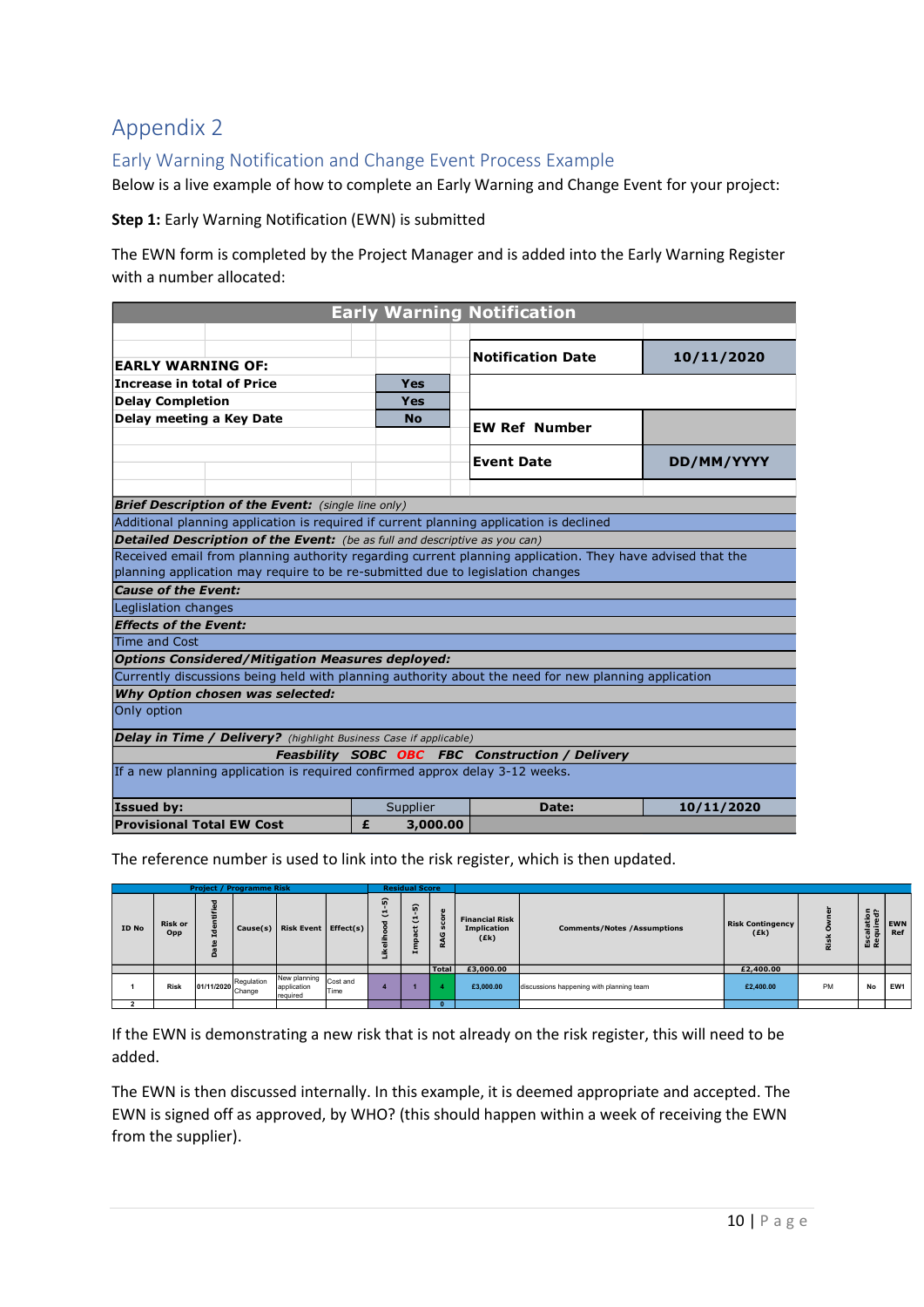| ssued by:                                  | Supplier | Date: | 10/11/2020 |  |  |  |
|--------------------------------------------|----------|-------|------------|--|--|--|
| rovisional Total EW Cost                   | 3,000.00 |       |            |  |  |  |
| igned Project Manager - Delivery<br>artner |          | Date: | 12/11/2020 |  |  |  |
| <b>PCA Project Manager</b>                 |          | Date: | 12/11/2020 |  |  |  |
| <b>PCA Project Director</b>                |          | Date: | 12/11/2020 |  |  |  |

#### **Step 2: Change Event (CE) is submitted by the supplier:**

In this instance, the risk has been realised (a week after the EWN) and the Project Manager has completed the CE form:

| <b>Change Request Form</b>                                                                                |                                                                |                                                        |            |  |  |  |  |  |  |  |  |  |
|-----------------------------------------------------------------------------------------------------------|----------------------------------------------------------------|--------------------------------------------------------|------------|--|--|--|--|--|--|--|--|--|
|                                                                                                           |                                                                |                                                        |            |  |  |  |  |  |  |  |  |  |
|                                                                                                           |                                                                | <b>Notification Date</b>                               | 21/11/2020 |  |  |  |  |  |  |  |  |  |
| <b>CHANGE EVENT OF:</b>                                                                                   |                                                                |                                                        |            |  |  |  |  |  |  |  |  |  |
| <b>Increase in total of Price</b>                                                                         | Yes                                                            |                                                        |            |  |  |  |  |  |  |  |  |  |
| <b>Delay Completion</b>                                                                                   | <b>No</b>                                                      |                                                        |            |  |  |  |  |  |  |  |  |  |
| Delay meeting a Key Date                                                                                  | <b>No</b>                                                      | <b>CE Ref Number</b>                                   |            |  |  |  |  |  |  |  |  |  |
|                                                                                                           |                                                                |                                                        |            |  |  |  |  |  |  |  |  |  |
|                                                                                                           |                                                                | <b>Event Date</b>                                      | 28/11/2020 |  |  |  |  |  |  |  |  |  |
|                                                                                                           |                                                                |                                                        |            |  |  |  |  |  |  |  |  |  |
| <b>Brief Description of the Event:</b> (single line only)                                                 |                                                                |                                                        |            |  |  |  |  |  |  |  |  |  |
| Current planning application is due to be declined, new planning application needs to be submitted        |                                                                |                                                        |            |  |  |  |  |  |  |  |  |  |
| Detailed Description of the Event: (be as full and descriptive as you can)                                |                                                                |                                                        |            |  |  |  |  |  |  |  |  |  |
| Discussions with the planning team have confirrmed that a new planning application is required due to new |                                                                |                                                        |            |  |  |  |  |  |  |  |  |  |
| legislation                                                                                               |                                                                |                                                        |            |  |  |  |  |  |  |  |  |  |
| <b>Cause of the Event:</b>                                                                                |                                                                |                                                        |            |  |  |  |  |  |  |  |  |  |
| <b>New legislation</b>                                                                                    |                                                                |                                                        |            |  |  |  |  |  |  |  |  |  |
| <b>Effects of the Event:</b>                                                                              |                                                                |                                                        |            |  |  |  |  |  |  |  |  |  |
| Increase in cost, no delays to programme due to discussions with the planning team.                       |                                                                |                                                        |            |  |  |  |  |  |  |  |  |  |
| <b>Options Considered/Mitigation Measures deployed:</b>                                                   |                                                                |                                                        |            |  |  |  |  |  |  |  |  |  |
| N/A                                                                                                       |                                                                |                                                        |            |  |  |  |  |  |  |  |  |  |
| Why Option chosen was selected:                                                                           |                                                                |                                                        |            |  |  |  |  |  |  |  |  |  |
| Only option                                                                                               |                                                                |                                                        |            |  |  |  |  |  |  |  |  |  |
| Delay in Time / Delivery?                                                                                 |                                                                |                                                        |            |  |  |  |  |  |  |  |  |  |
|                                                                                                           |                                                                | <b>Feasbility SOBC OBC FBC Construction / Delivery</b> |            |  |  |  |  |  |  |  |  |  |
|                                                                                                           | New planning application will cost £2,500 and no delay in time |                                                        |            |  |  |  |  |  |  |  |  |  |
| <b>Issued by:</b>                                                                                         | Supplier                                                       | Date:                                                  | 21/11/2020 |  |  |  |  |  |  |  |  |  |
| <b>Total CE Cost</b>                                                                                      | £<br>2,500.00                                                  |                                                        |            |  |  |  |  |  |  |  |  |  |

A CE Ref Number is allocated, and this is also added to the summary page of the Early Warning and Change Event Log:

|                         | <b>Early Warning and Change Event Register</b>                                             | <b>Project Name:</b>     |                                                                  |                                   |                                                        |                                                 |
|-------------------------|--------------------------------------------------------------------------------------------|--------------------------|------------------------------------------------------------------|-----------------------------------|--------------------------------------------------------|-------------------------------------------------|
|                         |                                                                                            |                          |                                                                  |                                   |                                                        |                                                 |
|                         |                                                                                            |                          |                                                                  | Dropdown                          |                                                        | <b>Dropdown</b>                                 |
| <b>EW/CE Ref Number</b> | <b>Brief Description of Event</b>                                                          | <b>Notification Date</b> | <b>Impact on</b><br>Approved<br><b>Completion</b><br>Date (days) | <b>Change in</b><br>Cost<br>(Y/N) | <b>Provisional</b><br><b>Cost Impact</b><br>(Net $E$ ) | <b>Requires</b><br><b>Director</b><br>Approval? |
| EW1                     | Additional planning application is required if current planning<br>application is declined | 10/11/2020               | 60                                                               | <b>Yes</b>                        | £<br>3,000.00                                          |                                                 |
| CE1                     | Additional planning application is required                                                | 21/11/2020               | $\Omega$                                                         | <b>Yes</b>                        | £<br>2,500.00                                          |                                                 |
|                         |                                                                                            |                          |                                                                  |                                   |                                                        |                                                 |
|                         |                                                                                            |                          |                                                                  |                                   |                                                        |                                                 |
|                         |                                                                                            |                          |                                                                  |                                   |                                                        |                                                 |
|                         |                                                                                            |                          |                                                                  |                                   |                                                        |                                                 |
|                         |                                                                                            |                          |                                                                  |                                   |                                                        |                                                 |
|                         |                                                                                            |                          |                                                                  |                                   |                                                        |                                                 |
|                         |                                                                                            | Total:                   | 60                                                               | Total:                            | 5,500.00<br>£                                          |                                                 |